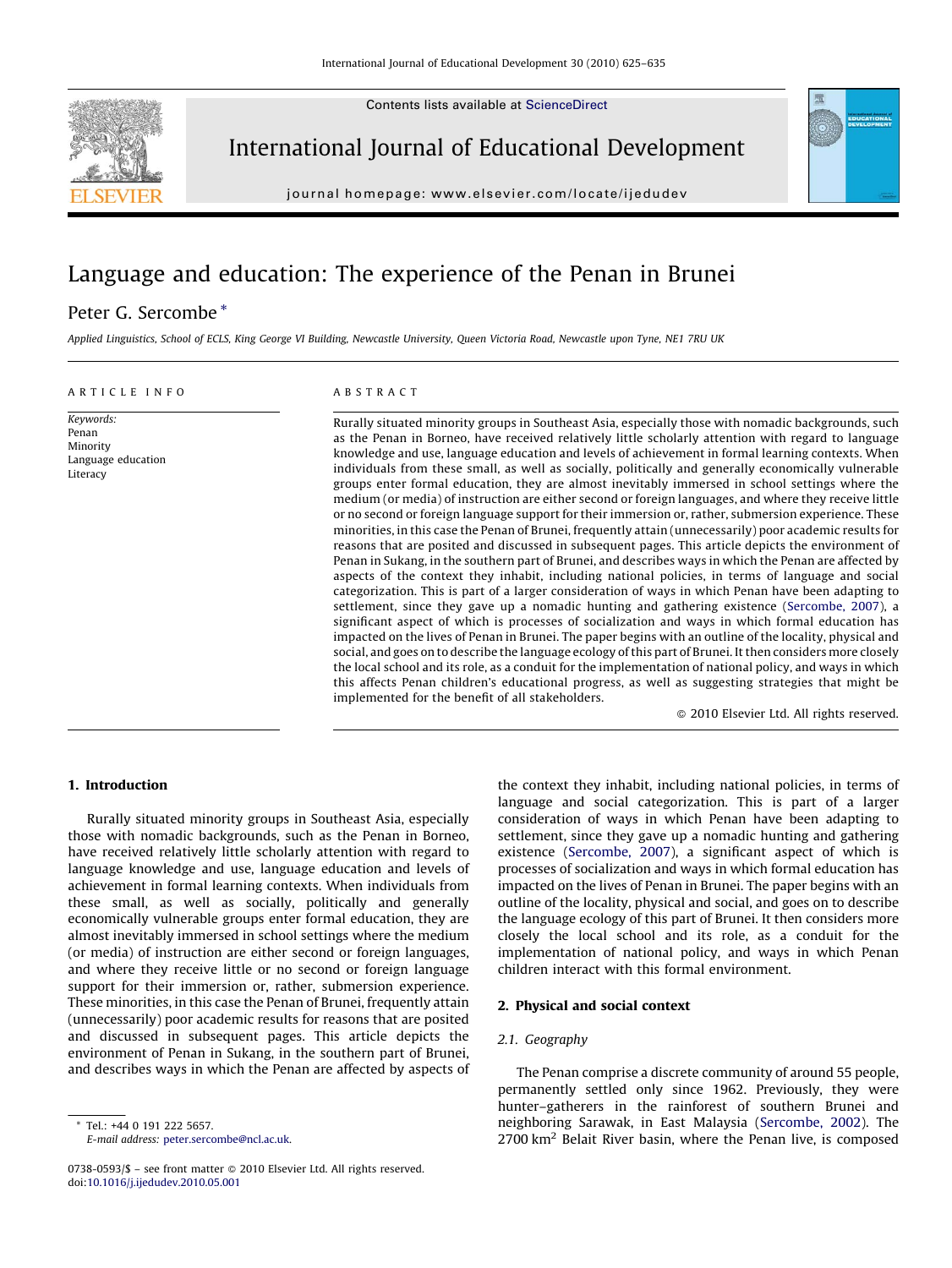<span id="page-1-0"></span>

Map 1. Sukang Sub-district (Mukim), in the context of Belait District in Brunei.

mostly of primary rainforest, and is sparsely populated with an average of less than 10 people per km<sup>2 1</sup>; and this is traversed by Brunei's longest waterway, the Belait River. Distinct from coastal Brunei in a number of ways, Sukang is

- the largest sub-district in Brunei in terms of area (see Map  $1)^2$
- the least populated sub-district, with the lowest population density of any part of the country
- realistically accessible only by river (or helicopter)
- without ethnic Malays (the nation's demographic and political majority), Chinese traders, or expatriate inhabitants (both of these otherwise being a significant numerical presence in coastal parts of Brunei)
- economically focused on subsistence agriculture, and is
- an area in which the national code, Brunei Malay, is infrequently used and, hence, where the local language ecology is marked in relation to that of coastal Brunei

It is important to bear in mind the physical and social setting in which the Penan and neighboring communities live and interact for, as [Gal \(1979, p. 16\)](#page-9-0) suggests, 'To understand the social aspects of synchronic linguistic heterogeneity, it is necessary to describe the social processes that maintain it ... and the constraints placed on it by speakers' social networks.' Consequently, part of this article's purpose is to clarify the ecology of the local linguistic heterogeneity and show how this affects the position of the Penan.

# 2.2. Sukang Village

Sukang Village is set within Sukang Sub-district (as delineated within small dotted lines on Map 1) in a large area, comprising primary as well as old growth secondary rainforest. It is presently only accessible by a 2-h private boat journey from the nearest small downriver settlement, from where there is road access to Kuala Belait, the district's main coastal town. Of importance is the relatively remote location of Sukang Sub-district, in contrast to coastal Brunei, including: the pre-industrial rural situation; the relative inaccessibility from main intercity roads and highways, hospitals, cinemas, air-conditioned supermarkets, government offices and the modern life of metropolitan Brunei. This contributes to a sense of being removed from the dominating and homogenizing effects of national culture (cf. [Steward, 1972](#page-10-0), p. 50; [Rousseau,](#page-9-0) [1990; Verdery, 1994](#page-9-0)).<sup>3</sup> Due to this relative isolation, inhabitants of Sukang show fewer signs of being absorbed into the Malaydominated majority of Brunei's population (cf. [Brown, 1970,](#page-9-0) p. 4). Furthermore, this separation reflects a different local social ecology (notions of which are considered further below), especially with regard to language. However, the government's Islamic Propagation Centre (Pusat Dakwah) actively proselytizes in Sukang. It has gained a number of converts, including 12 Penan in Sukang (who are offered financial incentives to embrace Islam). Even so, there remains little sign that Penan have undergone deep cultural shifts in their daily behavior or practices.<sup>4</sup> Sukang Village comprises an eight-door single-storey Penan longhouse and a small four-door Dusun longhouse. There is also a village school that constitutes an important social gathering place, not only for staff, pupils and occasional visitors to the school, but also as a location for village meetings. There is also a small medical clinic, a sub-district police post, a government rest house, a small Muslim chapel (surau) and four small government-provided houses, used as teachers' quarters. The population of the sub-district (as shown in [Table 1](#page-2-0)) has been declining, slowly but steadily, over the years, with a steady shift of inhabitants to the coast. Currently, inhabitants of Sukang make their livelihood locally, via the

 $1$  The national average is 56 people per square kilometer.

 $2$  It is nearly one tenth of the size of the whole country, out of a total of 29 subdistricts.

<sup>&</sup>lt;sup>3</sup> Four-wheel drive vehicles have reached Sukang three times from the coast (to date), on each occasion as part of a local expedition, taking upwards of three days in each case.

<sup>4</sup> Apart from Penan who have become Muslims in Sukang, there are six other Muslim converts in the Dusun longhouse of whom two are Iban. There are other Dusun who have converted to Islam through marriage, who live elsewhere but who originate from Sukang.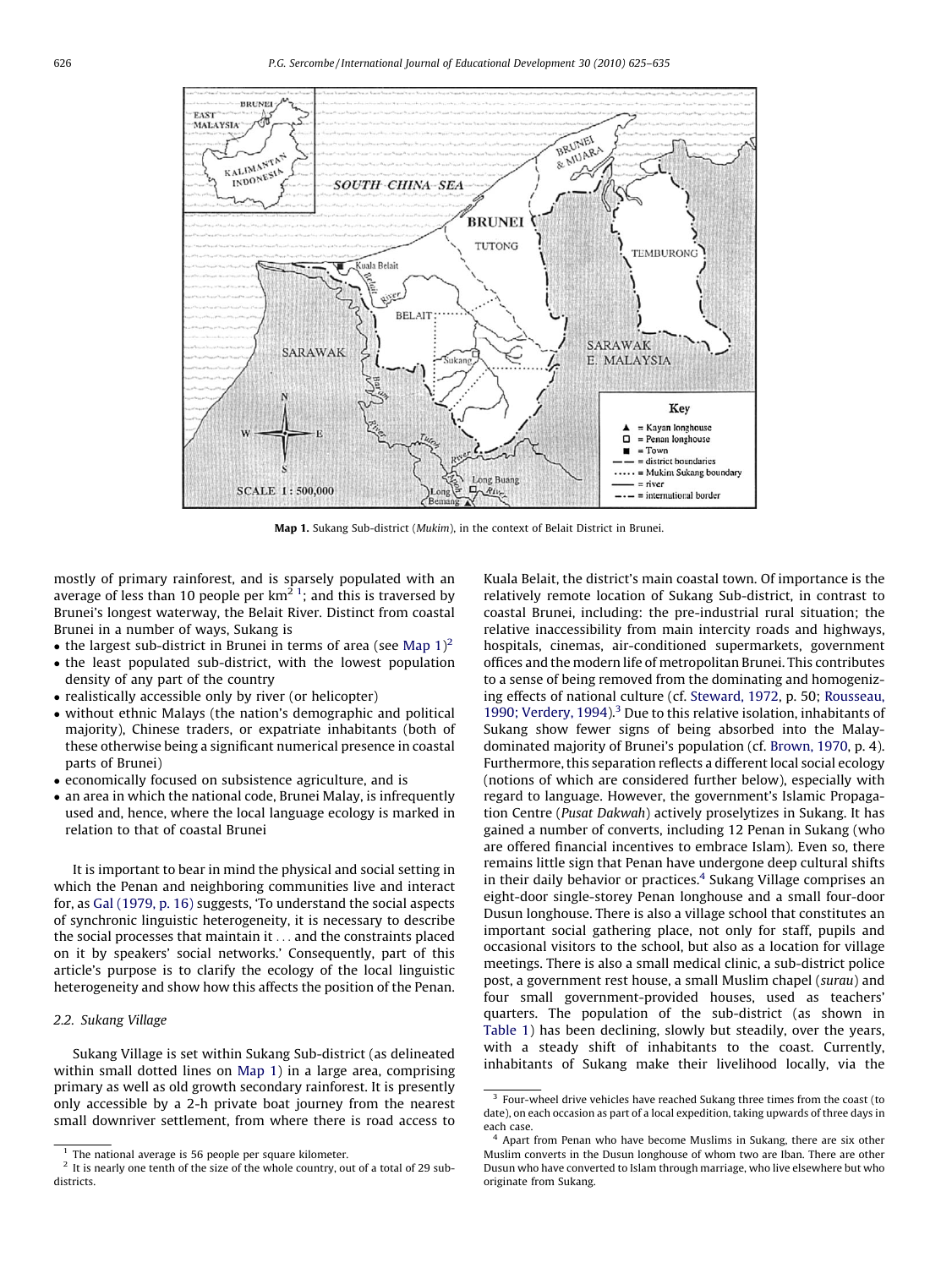#### <span id="page-2-0"></span>Table 1

Population of Sukang Sub-district (total 430)<sup>a</sup>, as delineated in [Map 1](#page-1-0).

| 338 (79%)<br>Numbers (%)<br>55 (12%)<br>37 (9%)<br>Official status<br>Non-indigenous<br>Indigenous | Dusun | Iban | Penan          |
|----------------------------------------------------------------------------------------------------|-------|------|----------------|
|                                                                                                    |       |      | Non-indigenous |

[Brunei Government \(1991\),](#page-9-0) the most recent publicly available records.

<sup>a</sup> These figures (and percentages) relate only to permanent 'Austronesian' residents for the year 1990 ([Brunei Government, 1991](#page-9-0)). They do not include the one Chinese (whose permanent home is downriver), other temporary residents (such as teachers from the coast), or the village policeman. In 1981, the total local population was 690.

subsistence cultivation of hill rice. Sukang remains economically traditional compared to coastal areas of Brunei, where subsistence farming no longer takes place. A few Sukang residents have salaried teaching jobs, or wage-work as cooks or grass-cutters in the village. Most residents also have relatives on the coast in some kind of wage or salary employment, although the Penan are exceptions in this. The 'unusual' residents, in the sense of being temporary inhabitants, are the teacher-outsiders from coastal areas who, being Malay, form a distinct minority in the context of Sukang (as shown in Table 1).

My position is that there are three distinct ethnolinguistic groups local to Sukang, as district inhabitants themselves identify: the Dusun are the smallest group (at only 37) in Sukang Village; however, the ethnonym Dusun has no official status in Brunei, for the Dusun are officially considered puak jati (i.e. 'indigenous group'), and are thus seen as part of the pan-Malay community. As the only officially indigenous group, the sub-district headman (penghulu) is drawn from among the Dusun to oversee the different village communities in the sub-district, on behalf of the Belait District resident and the national government.

There are also Iban who constitute the largest, and most widely distributed of the three ethnolinguistic groups in the sub-district, although they are officially considered 'other-indigenous'. The Iban generally adhere more to their traditions than other minority groups in Brunei. They also have a tendency to absorb other non-Muslim Austronesians with whom they come into contact; and there is evidence of this in Sukang Sub-district as well as other parts of rural Brunei [\(Sercombe, 1999](#page-10-0)). [Leake \(1990\)](#page-9-0) suggests that 'The Ibans are by far Brunei's most vigorous native group, with numbers rising rather than declining.' Iban also constitute the largest single ethnolinguistic group in Sarawak, $5$  frequently travelling between Brunei and Sarawak during festival periods.

The Penan, like the Iban, are considered 'other-indigenous', following the Brunei Nationality Act of 1961. In Sukang, as elsewhere, the Penan are ascribed low social status. [Rousseau](#page-9-0) [\(1990, p. 245\)](#page-9-0) pertinently observes that in Borneo 'agriculturalists see nomads as inferior and the latter behave as if they accept this evaluation,' as is common with regard to nomads and ex-nomads universally (cf. [Barth, 1969](#page-9-0), p. 31). Some Bruneians do not even know of the existence of Penan in Brunei. If they are aware of this ethnic group, it is generally by name only, little being known of their cultural practices or language.<sup>6</sup> Penan in Brunei are generally less mobile than Dusun and Iban due largely to the cost of river transport in the face of their financial poverty. Since settling, they 'have had only sporadic contact with their nearest relatives, the Penan of Long Buang, of the Apoh River ... in Sarawak' [\(Sercombe,](#page-10-0) [1996,](#page-10-0) p. 52; see [Map 1,](#page-1-0) in this article), since settling in Brunei in 1962. In Sarawak, there remains (for Penan) a constant struggle with the state and federal governments, especially in relation to the issue of logging, as discussed by [Sellato and Sercombe \(2007,](#page-10-0) [pp. 34–41\)](#page-10-0). Penan in Sarawak number around 4500 ([Brosius,](#page-9-0) [2007\)](#page-9-0), but accurate numbers are very hard to come by. The circumstances of Penan in Brunei are rather different from those in Sarawak, including: religious affiliation (many Penan in Sarawak have converted to Christianity, while those in Brunei remain animist or have become, nominally at least, Muslim); political orientation (Penan in Brunei having little or no political agenda, while those in Sarawak are often politically active regularly lobbying the state government in an effort to protect native rights and their local environment). Regarding lack of educational success, however, there are similarities between Penan in Brunei and those in Sarawak.

#### 3. Language ecology and use in Sukang Sub-district

'Language ecology may be defined as the study of interactions between any given language and its environment' ([Haugen, 1972,](#page-9-0) p. 35). This notion has been further refined by others, such as Mühlhäusler (1996), who describes language ecology as 'a metaphor derived from the study of living beings', whereby 'one can study languages as one studies the interrelationship of organisms with and within their environments' (Mühlhäusler, [1996,](#page-9-0) p. 1), recognizing the diversity within languages, as well as between them. Nonetheless, Mühlhäusler accepts that such a metaphor can be problematic, not least the challenge of taking account of 'a very large number of parameters and interrelationships' (Mühlhäusler, 1996, p. 322) within any particular setting. More recently, [Mufwene \(2001, p. 22\)](#page-9-0) points out the salience of 'interidiolectal variation' (i.e. differences in language use between speakers from the same local language community), given that 'All aspects of variation accessible to speakers bear on choices that they make consciously or unconsciously in their speech acts.' The points above, by Mühlhäusler and Mufwene, are accepted but for the purposes of this article language ecology remains largely at the somewhat crude level of language. This does not affect the arguments being made here, which can be seen to apply to all members of the Penan in Brunei, given the focus is on the group, rather than its individual members, and because their disadvantaged circumstances apply to all Penan in Brunei. Below, salient aspects of Sukang's local language ecology are described.

Patterns of language knowledge and use in Sukang are different from those in Brunei's coastal areas. Sukang Sub-district is an areal speech community, also comprising three distinct smaller 'speech communities', whereby each of the local, or Sukang, languages has intra-ethnic functions [\(Sercombe, 2003\)](#page-10-0). 'Sukang is one of the few areas in Brunei where a form of Brunei Malay does not fulfill the role of lingua franca' ([Martin and Sercombe, 1996](#page-9-0), p. 307), except among teachers posted there, who originate from coastal parts of the country. In connection, the matter of Malay language varieties is a complex one, with a diverse array just within Brunei, four principal dialects being identified by [Nothofer \(1991\):](#page-9-0) Brunei Malay, Kampong Ayer, Kadayan and Standard Malay.

The local lingua franca in Sukang Sub-district is Iban for all informal inter-ethnic communication, as well as some formal interaction ([Nothofer, 1991; Martin and Sercombe, 1996](#page-9-0)), and knowledge of this language is acquired by non-Iban through regular interaction among members of the three local language groups. Iban's role tends to reduce 'intergroup differences' (cf. [Blanc, 1994](#page-9-0), p. 356). It is a somewhat neutral language in Sukang (if a language can ever be 'neutral') in that, within Brunei, the Iban hold no political power and are not appointed to positions of responsibility in Brunei's civil service. Additionally, Iban (and, hence, their language) have relatively low social status in coastal

<sup>5</sup> Until 1973, when Malay became an official language in Sarawak, Iban was the predominant lingua franca in this East Malaysian state ([Adelaar, 2010](#page-9-0)).

When I worked at the University of Brunei Darussalam and surveyed students regarding their awareness of Brunei ethnic groups, I found that few had heard of Penan and those who had, were not aware that there were Penan (citizens) in Brunei.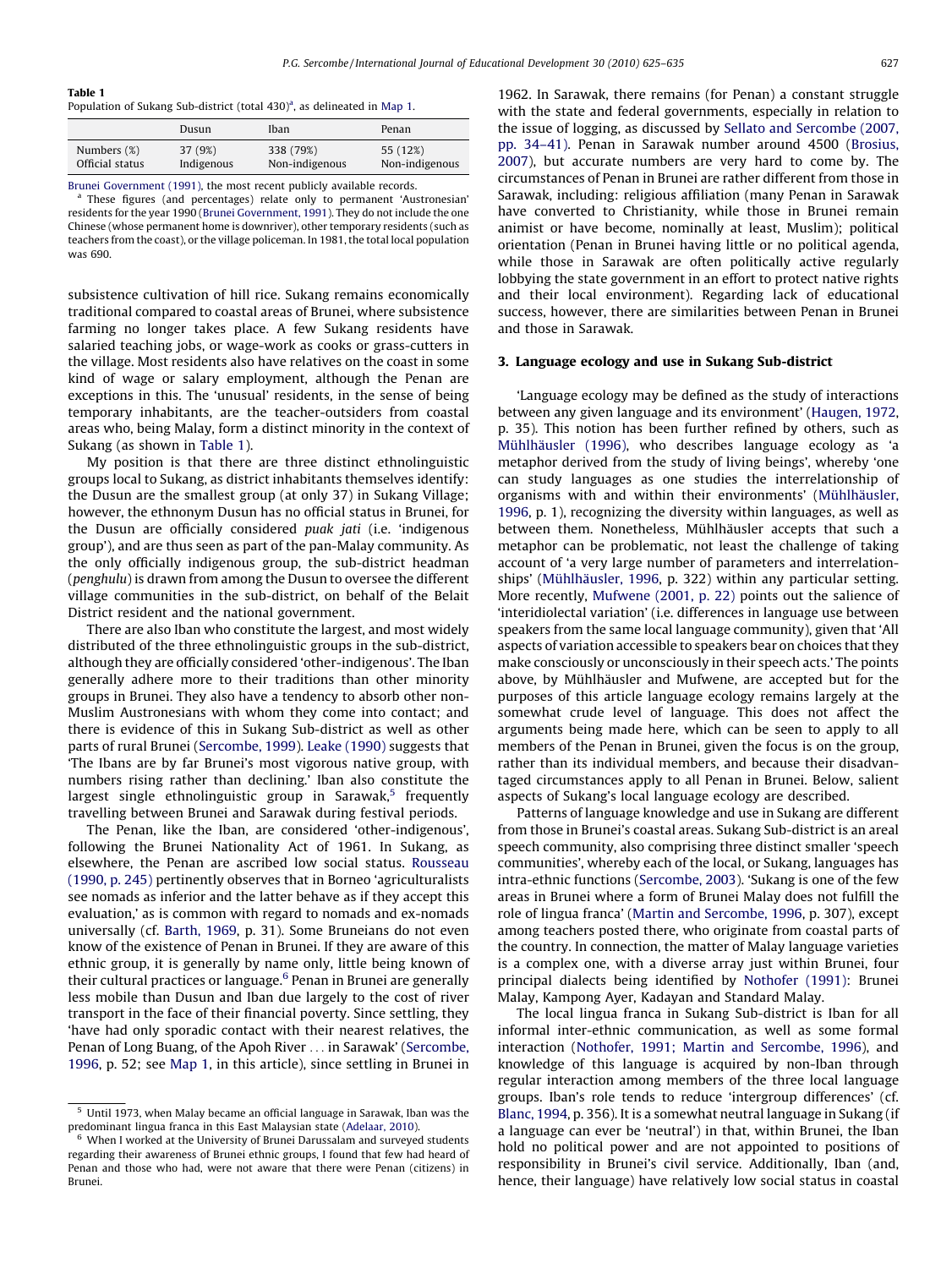

(non-Dusun, Iban, Penan speakers)

 $D = D$ usun: I = Iban: M = Malay: P = Penan (languages) (n.b. English is absent as a medium of social interaction in Sukang)

Fig. 1. General patterns of language use in Sukang Sub-district.

areas of Brunei, as non-Muslims who work mainly as manual laborers. All Dusun and Penan (in Sukang) speak Iban fluently. (Fig. 1 illustrates general patterns of language use in Sukang, by which one can see that Iban is the most widely used language.)

Dusun is the indigenous language of Sukang district with the highest official status, since the Dusun are classified as Malay. Dusun is perceived as a dialect of Malay (in official terms), although the two languages are mutually incomprehensible. It is not otherwise widely used (certainly not beyond the Dusun communities in Brunei) and is not promoted or supported by the nation's language and literature bureau, Dewan Bahasa dan Pustaka.

Dusun has the smallest number of speakers in the sub-district. Few Iban or Penan have more than the scantiest knowledge of Dusun.

Penan is a language of Central Borneo and part of the sub-group of Kenyah languages. A feature of Penan is the retention of Proto-Austronesian infixation (-n-, occurring in verbs with undergoer focus), which has evanesced among other languages of the same sub-group ([Sercombe, 2006](#page-10-0)). Knowledge and use of Penan is exclusive to the Penan community, for intra-ethnic communication, and virtually unknown to anyone else in Brunei.7 Penan is Sukang's lowest status language, yet has the highest number of first language speakers in Sukang Village. Penan is a vernacular language and the sole mother tongue of all Penan in Sukang (cf. [Brisset, 2000\)](#page-9-0). Intergenerational transmission of Penan continues in Sukang, while the situation is more complex in Sarawak, where Penan is transmitted more comprehensively where there are high concentrations of Penan, principally in upriver areas. Downriver, there is evidence of gradual attrition via borrowing from neighboring languages, or abandonment of Penan in favor of a language of settled neighbors ([Needham, 1965](#page-9-0)), often following inter-ethnic marriage. A number of factors suggest Penan is an endangered language in Brunei, not least [Krauss's \(1992\)](#page-9-0) suggestion that any language with fewer than 10,000 speakers is likely to be at risk. The total number of Penan overall is much less than this; Penan is used solely for intra-ethnic functions; there is evidence of borrowing into Penan, from Iban and Malay [\(Sercombe, 2002\)](#page-10-0). The language receives no official support (although official approval of my fieldwork can be seen as a form of incipient support), in Brunei or Malaysia. For Penan, it is unlikely that language maintenance, what [Grenoble and Whaley \(2006, p. 13\)](#page-9-0) refer to as protection 'against the imposition of outside attitudes', will be achieved through institutional support alone. In terms of [Thomason and](#page-10-0) [Kaufman's \(1988, pp. 74–109\)](#page-10-0) proposed scale of language change, Penan appears to be at level 2, meaning 'slightly more intense contact' with other languages; and, there is concomitant lexical and structural borrowing, reflected through increased lexical variability, reduced morphosyntactic complexity in Penan, along with a preference for analytic rather than synthetic constructions in Penan [\(Sercombe, 2002](#page-10-0)).

There are two non-local languages within Sukang, English and standard Malay. These have mainly (prescribed) institutional functions. As mentioned, the national lingua franca, Brunei Malay, is largely restricted to ethnically Malay teachers originating from outside Sukang. Standard Malay (SM, or Bahasa Malaysia, 'Malaysian language') and Brunei Malay (BM) are distinct varieties. SM is the official national language of Brunei (as well as Malaysia and Singapore) and is often referred to as Bahasa Melayu ('Malay language' with overtones of ethnic exclusivity, compared to Bahasa Malaysia), in Brunei. SM's role is largely restricted to education, although it can occur in other public spheres, especially the print media. Even then, it may be used less in official contexts than BM, which maintains a powerful emblematic position among the majority of Bruneians as 'the de facto national dialect in the country' [\(Martin, 1996a,](#page-9-0) p. 36; see also [Saxena and Sercombe,](#page-10-0) [2002\)](#page-10-0). [Nothofer \(1991, p. 153\)](#page-9-0) estimates a cognate percentage, between BM and SM, of 84%. The main differences between BM and SM occur in terms of their sound systems. Lexically, the two varieties also show differences to the extent that BM merits its own dictionary [\(Kulit, 1991](#page-9-0)). Morphologically, BM has a smaller set of affixes than SM. BM also has a unique feature, the unbound particle bah, the primary function being concurrence, besides also suggesting 'the speaker and the listener are members of the Brunei speech community' (Ożó[g and Martin, 1996,](#page-9-0) p. 244). For a first language speaker of SM speaker, BM would not be comprehensible (without previous exposure to this variety), while for BM first language speakers SM is likely to be comprehensible as a variety of wider inter-ethnic use and an official medium of education throughout the Malay Archipelago.

SM is used more than BM in Sukang and tends mostly to fulfill, what Mühlhäusler (1996, p. 56) calls, an 'informative role'. However, among those Dusun who have embraced Islam, some have begun to use BM, within the community and the family, as a first language, to demonstrate affiliation with Malayness and modernity, they say,<sup>8</sup> although Penan and Iban converts to Islam in Sukang do not appear to be following this trend.

Finally, in Sukang, there is English which is restricted almost exclusively to the primary school curriculum and some local television programs (although the Penan have no functioning television set). English is the main medium of instruction in the upper three years of primary school, but few children in Sukang can produce anything other than simple clauses or brief formulaic phrases in spoken English, and none can produce a coherent piece of extended written discourse in the language. Yet success in English is essential for academic and, ultimately, socio-economic advancement for Bruneians, with the government requiring an 'O' level pass in English for students to be able to proceed to English or Malay medium higher education in Brunei.

English has no role as a means of authentic interaction in Sukang Sub-district compared to the extent of its presence in the media and on the coast, where there is a relatively large proportion of first and second language speakers of English, both elite locals and expatriates, as documented by [Saxena and Sercombe \(2002\).](#page-10-0) The only reasonably competent speakers of English in Sukang include one local and two non-local teachers who were trained in

<sup>7</sup> [Rousseau \(1990, p. 241\)](#page-9-0) suggests, with reference to Central Borneo: 'agriculturalists rarely learn more than a few words of the neighboring nomads' language.' This is true of Penan in Sukang but not ubiquitous in Sarawak. For example, towards the top of the Baram River, in the Sarawak villages of Long Peluan and Long Banga, a number of Sa'ban speak the Penan of their neighbors, as spoken in Long Lamei and Long Beruang. Agriculturalists' knowledge of Penan seems to depend a lot on individual attitudes towards and interaction with Penan. In Sukang, one or two Dusun have limited passive knowledge of Penan but they do not like to admit this knowledge. The state of the state of the state of the state of the state of the state of the state of the state of the state of the state of the state of the state of the state of the state of the state of the s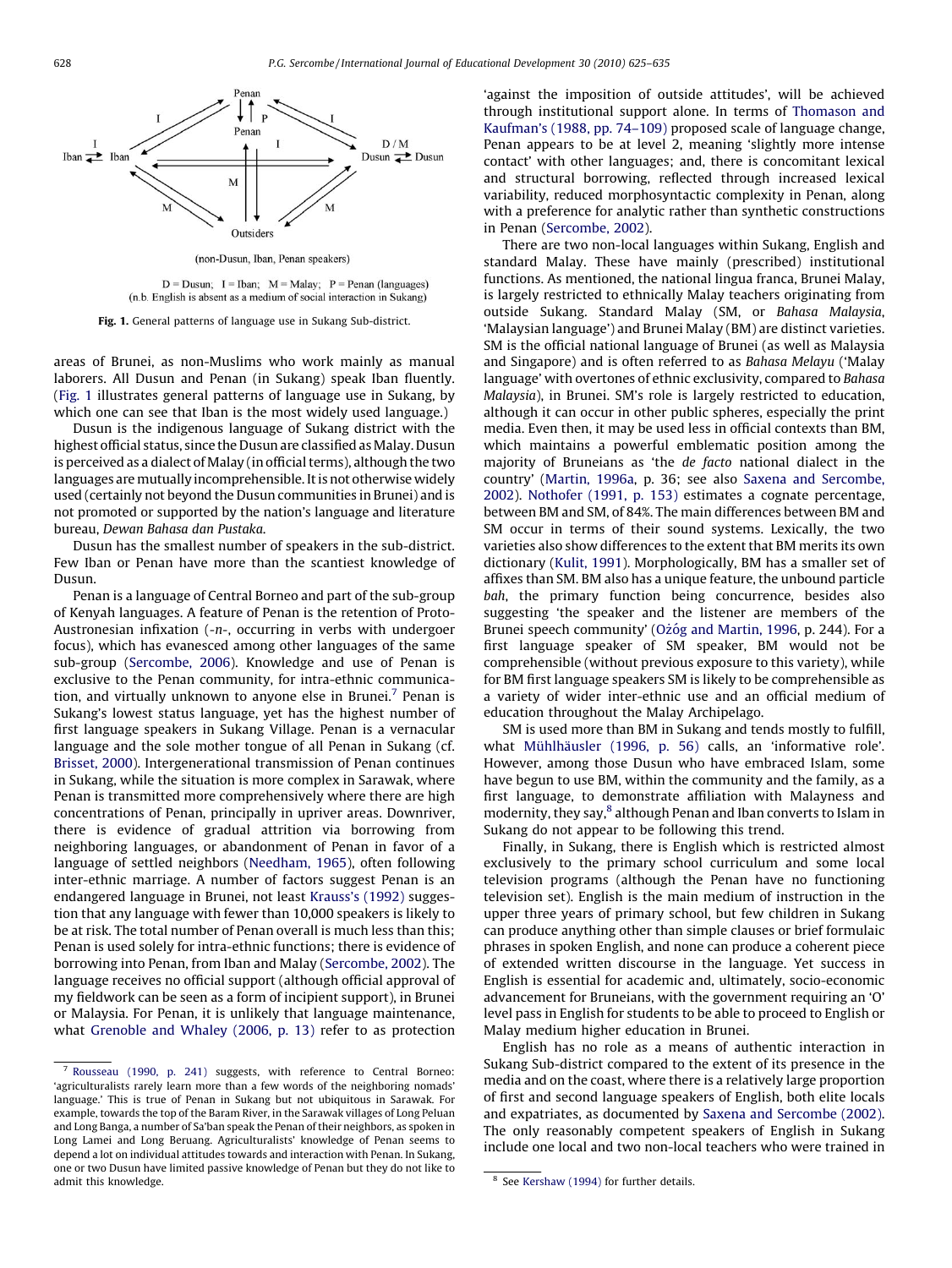English medium at the national university. If visitors do come to Sukang, the likelihood is that they know Malay or are accompanied by others who know Malay or, possibly, Dusun or Iban and that conversation will be conducted in one of these languages.

Consequently, five separate languages occur within the subdistrict: three 'Sukang' languages, Iban, Dusun and Penan; and two 'non-Sukang' languages, English and Malay,<sup>9</sup> comprising a subdistrict language ecology quite distinct from that of the rest of Brunei. English and Malay are superimposed supraregional and national languages, respectively. Malay is a medium of instruction in the village primary school, as in all Brunei government schools, for every subject (except English) in the first three years of education and, in the latter three years of primary school for: Religious Studies, Malay Language, Civics and Physical Education. Malay is also used as a means of disseminating government information as well as for religious prosyletization. While nationally Malay is dominant, its position can be seen as ecologically peripheral within Sukang Sub-district, compared to the central role of Iban as a lingua franca.

#### 4. Sukang Primary School

Schools mirror society rather than leading innovation, and this is as true of Sukang as it is of other Brunei government (primary) schools, where one of the key aims is national socialization through education to essentialize and homogenize the populace into a single citizenry with a common language, set of beliefs and values (cf. [Williams, 1991; Saxena, 2007\)](#page-10-0).

Sukang primary school is a conduit for the curriculum that the Brunei ministry of education wishes imparted to local school children, including a form of Malay as the dominant national code and the importance of English as 'the' foreign language; and Sukang seems to reflect a [UNESCO \(2005, p. 1\)](#page-10-0) observation that:

The linguistic boundaries between rich and poor are usually quite clear. The elite speak the language of education, governance and other official domains, while marginalized groups speak languages or dialects that are not valued or even recognized outside their communities.

Formal education tends to reproduce power relations that already exist in society, as suggested by [Ricento \(2006, p. 5\):](#page-9-0) 'Decisions about which languages will be planned for what purposes ultimately reflect power relations among different groups.' In the case of Sukang, there has been little attempt to engage parents in their children's schooling. However, it has been emphasized (e.g. [Wong Fillmore, 1991](#page-10-0)) how important it is that educational systems work with, rather than without (or even against) homes and communities of minority language groups.

Sukang Village School is similar to any other in Brunei, in terms of its official remit, but it is marked in terms of its remote location, the composition of its population and its language ecology, which can and do affect the academic progress of local school children. For example, parent–teacher meetings, either formal or informal, do not take place in Sukang, while being formally scheduled in coastal area schools. As [Saville-Troike \(1996, p. 374\)](#page-10-0) suggests: 'To understand classroom interaction processes and content, we must continually bear in mind that teachers are operating within a culturally defined system of education and knowledge'; and this system is dominated by the national ideology Melayu Islam Beraja ('Malay, Islam and Monarchy', referred to as MIB) the nation's predominantly

promulgated dogma: 'one nation' (in the form of one ethnic group), 'one religion' and 'one ruler', this being continually articulated in government communications with local subjects, as well as being integrated into the national school curriculum through Civics classes, with the effect of reducing linguistic diversity across the country [\(Saxena, 2007;](#page-10-0) cf. also [Martin and Poedjosoedarmo, 1996\)](#page-9-0) and a means of legitimizing the status quo.

Within the village, the primary school constitutes a significant institutional setting as it brings together members of the three ethnolinguistic groups inhabiting the sub-district (Dusun, Iban and Penan). The increasing proportion of Penan children, at the local school, can be accounted for by the general lack of mobility of Penan adults, who are financially poor compared to those from the other groups, and whose children at the local school are declining in number ([Sercombe, 2007\)](#page-10-0). Dusun and Iban parents are tending to relocate downriver to urban areas, or are sending their children to live with relatives on the coast where there is easier access to education, health and other modern facilities. Penan children do not have the option of attending other primary schools since they would have nowhere to reside, with only three Penan living on the coast and in poor material circumstances. While Penan comprise the largest proportion of pupils (comprising 20 out of a total of 43 children) at the local school, Penan are not represented among the teaching staff. The only official adult Penan presence around the school is the Penan headman, a grass-cutter, with an annual stipend for his community leadership role.

Sukang School is disadvantaged compared to schools in coastal areas, having fewer resources: electricity is available only part of the day; half the teachers, from elsewhere in Brunei, are not generally interested in working at the school (and they receive no orientation regarding the school or locality to which they have been posted) and cannot speak the local languages. Most outside teachers reveal a sense of culture shock at being posted upriver by Brunei's ministry of education; and the prevailing sentiments among these teachers result in frequent periods of absence from the village school during term time, further depriving students of academic support.<sup>10</sup> Nonlocal teachers who have gained most from their time at the local school are those who have managed to relate to the rural environment and its inhabitants, and who have adapted to local life (cf. [Moll, 1992\)](#page-9-0). There is also little access to television or print media and the Internet is not available, these being taken for granted in coastal areas. The very small school library is kept locked, thus children have limited or tightly controlled access to this resource. Nonetheless, people who live by subsistence in the interior are dependent on education as a means of upward social mobility, the only way they are likely to improve their economic lot, if they have aspirations beyond a subsistence lifestyle (cf. [Nagata, 1979,](#page-9-0) p. 240). As [UNESCO \(2005, p. 1\)](#page-10-0) suggests: 'Basic education is seen as the best means for improving conditions for poor and rural populations, disadvantaged social groups, and females, in general.'

I made more over a dozen trips, lasting two weeks or more, to Sukang, between 1992 and 2002, with subsequent visits in 2005 and 2007. Throughout each stay, most weekday mornings were spent in the village primary school (during term time), to observe interaction in classes, mostly as a non-participant, $11$  primarily

<sup>&</sup>lt;sup>9</sup> [Gumperz \(1968, p. 384\)](#page-9-0) states that 'The totality of dialectal and superposed variants regularly employed within a community make up the verbal repertoire of that community.' In the case of Sukang, only Iban is common to virtually all local residents, despite the presence, to a lesser degree, of four other languages.

 $10$  In 2002, a group of non-local ethnically Malay teachers made their first visit to a neighboring Iban village, with me, after a year of working in Sukang. It was their first experience of entering a longhouse. The Iban headman, on meeting these teachers, asked if they could speak Malay, as none of them offered him a greeting or any other sign of acknowledgement. The headman assumed that not only did they not know how to speak Iban (which is correct), but that they also knew no Malay. Subsequently, these visitors responded to questions about themselves but, otherwise, initiated no conversation with members of the longhouse community during our 1-h visit.

 $11$  There were many occasions, if a teacher was absent, when I was asked to teach an upper primary class, so that pupils at least received some academic support.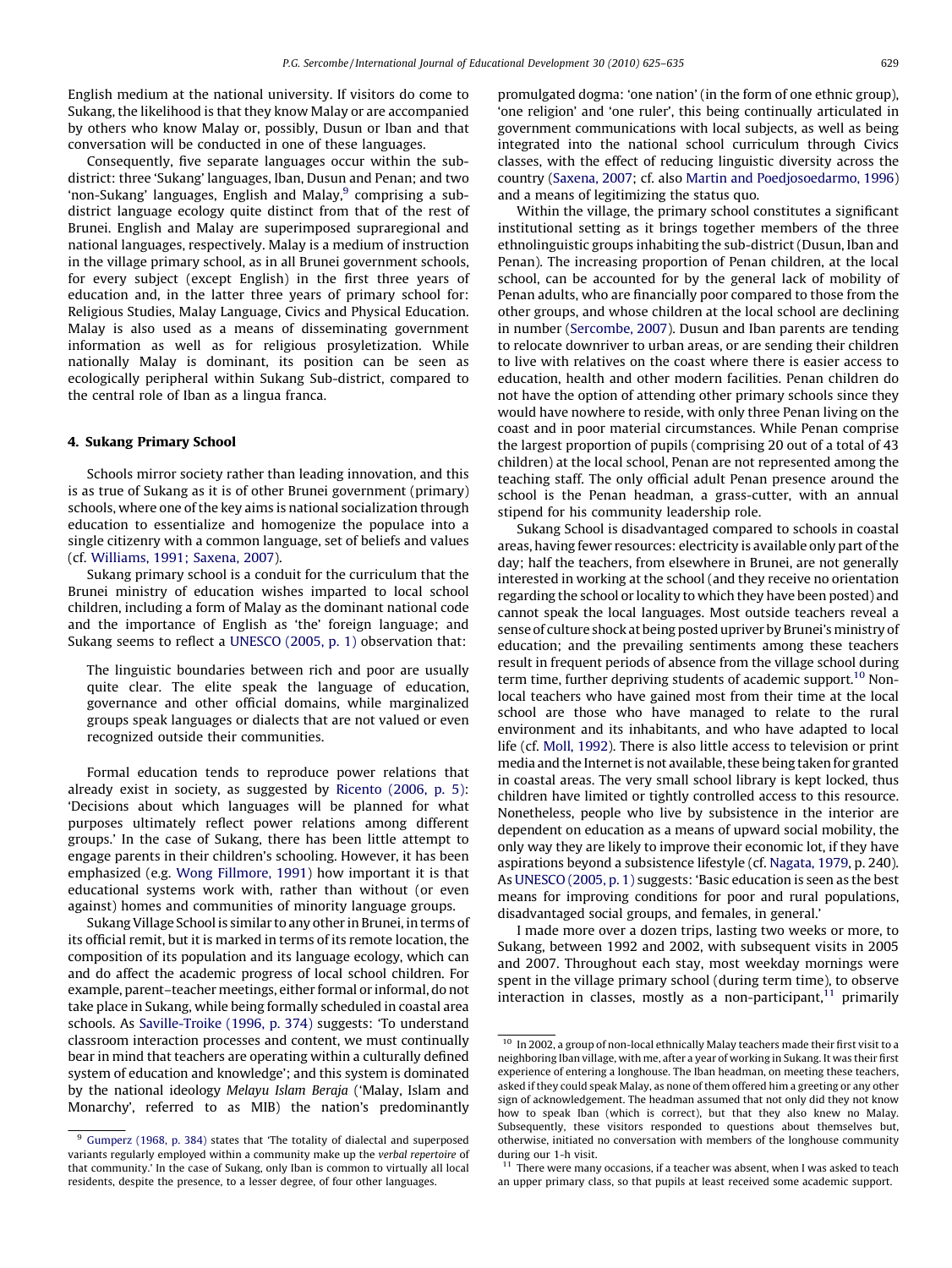between: Penan children; Penan and non-Penan children; and Penan children and teachers; as well as the kinds of interaction that took place among adults from different language backgrounds. The approach here can be seen as a form of applied ethnography [\(Chambers, 2003](#page-9-0)), rooted in an interest in Penan and their welfare, taking stock of how and the extent to which Penan participate in interaction as well as languages they use. Theoretically, my position can be allied to a weak form of social constructivism and is ontologically relative, on the basis that the circumstances of Penan are uniformly, if not absolutely, similar, as mirrored in an utterance made by an ex-hunter–gatherer in the Indonesian part of Borneo: 'We are stuck at the bottom' ([Kaskija,](#page-9-0) [2007](#page-9-0), p. 163). My descriptions were undertaken (as recordings were not permitted) on the basis of observations: during classroom lessons; in the staffroom; in the school dining hall at lunch times; and the school kitchen, where staff congregate for mid-morning break and lunch. I also spent periods in the Penan longhouse, as well as undertaking informal visits to the homes of other local (Dusun and Iban) residents (details of which are considered in [Sercombe, 2007](#page-10-0)), to gain an impression of attitudes held towards the Penan. Data were organized to establish a taxonomy of dyadic and polyadic language interaction(s), including: who spoke what, to whom, when, where and why, to draw inferences about the local language ecology.

Observation of what takes place in the school, especially behavior of non-local teachers, suggests there are common expectations that seem to reflect the myth of a 'universal child' ([Christie and Harris, 1985,](#page-9-0) p. 81). Little credence is given to, for example, local children's world views and cultural practices ([Henze, 1992](#page-9-0), p. 48). Furthermore, teachers' stereotyping of Penan (from personal conversations with them) as a non-conformist outgroup seems to affect children's' performances (cf. [Topping, 1992\)](#page-10-0) and results in the early exit of Penan from school, especially girls, although there are also domestic reasons that compound these departures and absences, especially parents' need for assistance with subsistence farm work.

#### 4.1. Language use in Sukang primary school

At the informal level, the local school is a microcosm of language use in the sub-district. General patterns of language use, via regular alternating use of languages among local teachers and pupils, can be observed in the village primary school. In Sukang School, there is much teacher talk and little student participation, especially in the transition year (four), meant to be predominantly English medium, compared to the first three years of Malaymedium education. Throughout the upper years (four to six), teachers appear to lecture students. There is heavy reliance on teacher control to maintain conformity, convergent thinking and passive intake, as opposed to encouraging more independent and participatory styles of learning (cf. [Cummins, 1986\)](#page-9-0). Teachers appear to operate on the basis that learning is primarily a case of transmission from teacher to child, despite being exposed to ideas, in their teacher training, that children construct knowledge through their own thought processes and interactions with objects, ideas and the surrounding world.

No official allowance is made for children who come from non-Malay-speaking backgrounds; children from linguistic minorities need to become proficient in Malay (as well as English), if they are to succeed academically. As Kotzé [\(1994, p. 1153\)](#page-9-0) suggests: 'members of an ethnic minority with a different mother tongue have to acquire a sufficient command of the chosen medium to be able to benefit from the education system.' However, the use of Malay and English in classrooms means pupils' experience is similar to that suggested by [Nunan and Lam \(1998, p. 122\)](#page-9-0): 'The NDL (non-dominant language) is ignored completely and NDL

speakers are expected to sink or swim in classes for all subjects that use the DL exclusively.' However, a fast conversion to the majority language can also be harmful, denying children's prior knowledge and skills in the home language, as well as the identity and selfrespect of the child. As [UNESCO \(2005, p. 2\)](#page-10-0) observes: 'only some of those who attend school will be able to learn the new language well enough to understand instruction and pass to higher levels', as has proved to be the case among Penan in Brunei. Patterns of language use in Sukang Primary School can be configured, as below:

- (i) Non-Sukang teachers speak to other non-Sukang teachers in BM, since this is their first language and the default national code.
- (ii) Non-Sukang teachers speak SM to local (Sukang) teachers, including the head teacher, non-teaching staff and villagers; it is the official national language, is commonly understood, and is a designated code of the school. Some teachers originating from Sukang have knowledge of BM but not one of the non-local teachers can speak Dusun, Iban or Penan.
- (iii) Non-Sukang teachers use SM with pupils as the official language medium. This is in addition to English which is used to a limited extent in English-medium classes. All teachers have either trained in a predominantly monolingual (Malay) or bilingual (English dominant, with some Malay) medium paradigm, but most of their social and cultural experiences have been in BM-dominant contexts. Non-local teachers are effectively monolingual in Sukang for social interaction. None of them knows any of the languages used in Sukang Subdistrict, only two local inhabitants are functionally proficient in English; and Malay is a minority language in Sukang. While [Martin \(1996b, p. 134\)](#page-9-0) suggests that code-switching in Brunei classrooms is a way, for both teachers and pupils, to cope 'with the linguistic pressures of the classroom', in Sukang the ability to switch codes is not available to outside teachers, other than between SM and English.
- (iv) Local teachers use SM with the school's head teacher in formal circumstances, or when non-local teachers are present; otherwise they use Iban, the local lingua franca.
- (v) Non-teaching staff (who comprise the Iban school gardener and two female Dusun cooks) speak Iban to local teaching staff. The Iban gardener always speaks Iban in the school, regardless of whom he is addressing, with the result that nonlocal teachers are excluded.
- (vi) Local teachers speak to pupils in SM, or English (albeit rarely). They also use Iban if interacting informally. In class, they use mostly SM, although small amounts of English are used in English-medium classes where this is seen as comprehensible.
- (vii) Pupils address teachers in either English, SM or Iban, depending on the teacher being addressed, the degree of formality of the interaction and the subject. For example, brief formulaic requests for permission to go to the toilet are made in English in all classes, except kindergarten and primary one in which pupils often inadvertently use their first languages. Otherwise, formal interaction tends to be in SM, even in English classes, except when children are required to repeat an utterance or chorally drill a structure in English.
- (viii) Pupils address others of the same ethnic background in their own language much of the time, otherwise Iban is the interethnic lingua franca. Spontaneous discourse among pupils, in Malay or English-medium lessons, whether in Dusun, Iban or Penan is accepted by local teachers as a fact of life, but this can upset non-local teachers as they are excluded through lack of comprehension.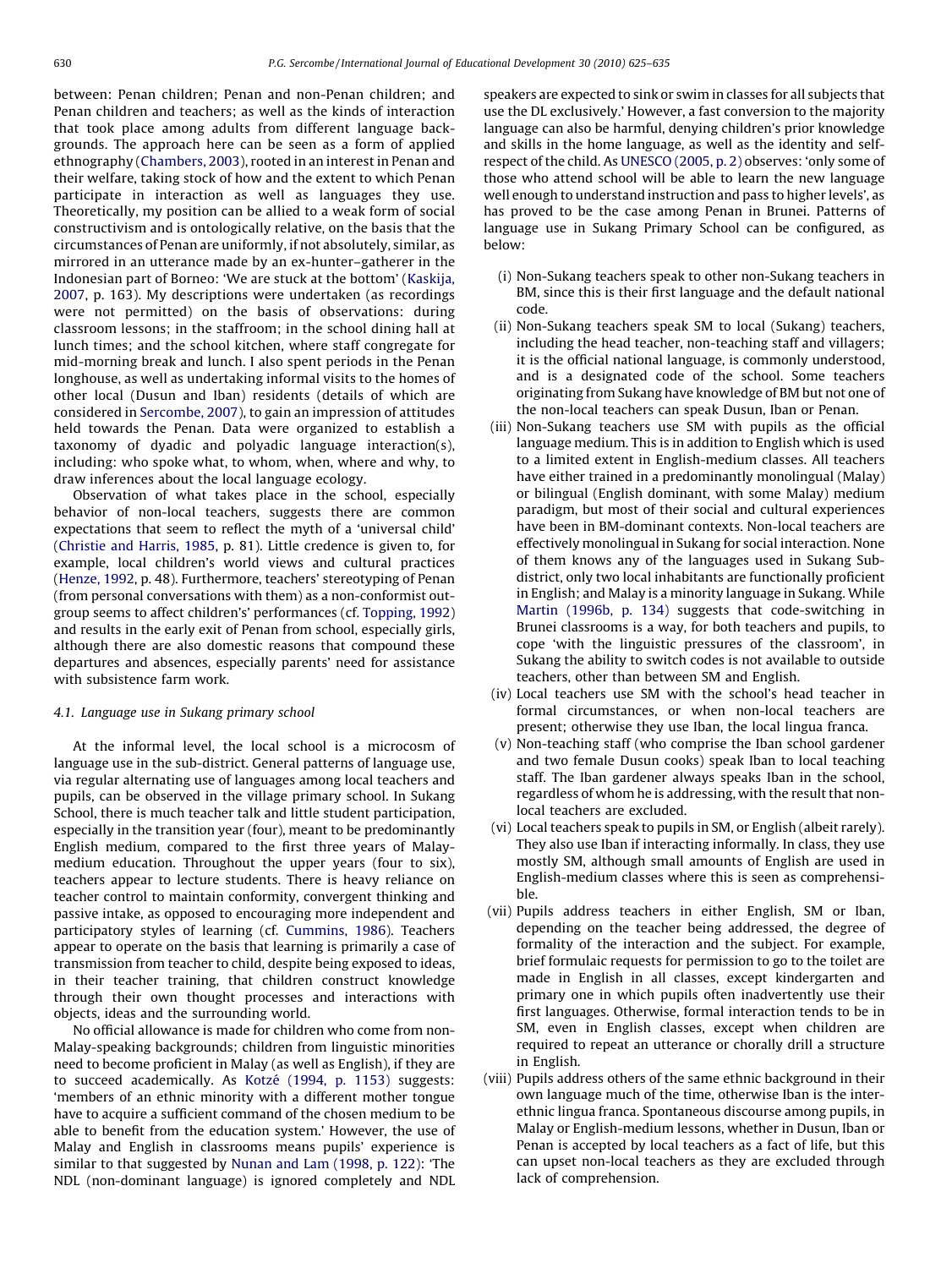# 5. The language education situation of Penan children in Sukang

In this section, some general education and language education issues affecting Penan school children are discussed. Brunei's rural population of non-Malay speakers is small (in relation to the coastally located population of ethnic Malays). Brunei's ministry of education might argue that its minorities' numbers make it impractical to accommodate them in terms of first language instruction, and expect that minority groups will assimilate to the national language variety which, to some extent, the Dusun are doing (see [Kershaw, 1994](#page-9-0), for further details). Iban have been able to make the most of formal education without undergoing, so far, language or culture attrition [\(Sercombe,](#page-10-0) [1999](#page-10-0)),<sup>12</sup> even among those who have (nominally) embraced Islam.

The consistently poor results obtained by Penan children suggest that the limited educational resources available in the school are not achieving desired returns (cf. [Romaine, 1995](#page-9-0)). Since 1962, only one Penan has progressed to secondary level education. However, this is not too surprising in the light of Cummins' (cited in [Eggington, 1992](#page-9-0), p. 85) suggestion that 'groups that tend to experience the most pronounced educational failure are those that have historically experienced a pattern of subjugation to the dominant group, over generations ... the relationship between the majority and minority group is one which has historically led to an ambivalent and insecure identity among native minorities.'

Malay and English are decontextualized in Sukang, in that they perform relatively few meaningful functions (although this is less the case with SM); and, thus, literacy presented through these languages tends to be isolated from daily experience, being the object rather than the vehicle for analysis. One can argue that it is beneficial for pupils to learn through SM in Sukang since it is useful to those who move beyond the sub-district, to coastal areas, for some parts of their secondary education, and where forms of Malay are more widely used, as well as for integration with Brunei's larger populace. However, Penan children, in particular, fail to gain adequate Malay language skills to progress academically partly due to a paucity of exposure to SM: at home, in school, and through limited access to media other than radio.

Neither Malay nor English surrounds children in Sukang in their daily lives, unless they travel to coastal areas. Uniform lack of Penan educational and material success are but two aspects of their non-integration into society at large (see [Sercombe, 2007](#page-10-0) for further details), reflecting [Blommaert's \(2006, p. 238\)](#page-9-0) point: 'official administrative belonging – being a citizen of a state – is a poor indicator of sociolinguistic belonging.' Compared to Dusun and Iban (who have a history of settlement, greater social status and wealth, comprise much larger groups in Brunei, are more attuned to the demands of the modern world and regularly travel beyond Sukang Sub-district). However, Penan lack of success at school is not unique to Brunei, as similar situations hold among Penan in Malaysian Sarawak [\(Sercombe, 2010](#page-10-0)), again, where Penan are frequently located in isolated rural areas and suffer similar kinds of status and material disadvantage. In Sarawak, a number of Penan headmen evaluated government rural educational provision with the lowest possible rating of 'F' ([Sarawak-News, 2002\)](#page-10-0). Much of this has to do with perceptions of ways in which Penan children are treated, by teachers, and the high drop-out rates of these

children from primary schools, in comparison to pupils from other ethnic groups.

Compared to Dusun and Iban, there appears a schism between the traditionally oral, fluid and non-hierarchical organization of the Penan and the school context in which literacy can be seen as 'more a group social issue than an individual pedagogical one' ([Eggington, 1992](#page-9-0). pp. 81–82). Failure among the Penan at school is partially due to the gulf between the daily practices, values and norms of the school compared to those of the Penan [\(Sercombe,](#page-10-0) [2007\)](#page-10-0). Among the Penan, relationships are symbiotic and defined by consanguine and affinal links, such that school-age Penan children are often required to help with planting and harvesting rice, regardless of the school's schedule and attendance requirements.

Penan parents do not stress individual achievement among children in academic areas, sports, or other school-related activities, and their children are not under pressure to become bilingual in Malay (cf. [Skutnabb-Kangas, 1981](#page-10-0)), a position which is at odds with other ethnic groups in Brunei (cf. [Martin, 2008](#page-9-0)). The values and activities of school tend not to be absorbed into Penan homes and, thus, reinforced (cf. [Heath, 1983\)](#page-9-0). Some Penan parents have said (to me) that their children's mere presence in school should endow them with relevant skills; and, while they are aware of their children's relative lack of academic success they do not appear overtly concerned. Furthermore, Penan parents feel they can do little about this state of affairs; and this is not surprising given their lack of formal or informal participation in the local school.

The hierarchical nature of school with its regimes of authority is very much at odds with the social autonomy of Penan society. Penan do not generally make overt public criticisms of each other (other than in gentle jest) and can be cowed when this is done in earnest, as happens not infrequently at school when Penan are chastised by teachers for not responding to questions. Kinds of assessment that pupils undergo, in terms of testing and examinations, do not take account of skills Penan possess. The majority of Bruneians (unless they live by subsistence in rural areas) know little about the flora and fauna of their country, to the same degree as Penan, although this knowledge does seem to be in decline ([Voeks and Sercombe, 2000](#page-10-0)).

Traditionally, Penan learn by observation and imitation rather than through verbal instruction. The functions of talk, for Penan, appear primarily concerned with establishing and maintaining social relations rather than for transactional purposes. [Hallpike](#page-9-0) [\(1979, p. 129\)](#page-9-0) suggests that language in non-literate societies is not so much a conceptual tool as a fundamental means of interaction, and cannot be 'disassociated from the context of utterance.' Penan children learn by doing, more by repetition rather than verbal analysis. Involvement in school lessons also depends on pupils having the requisite social skills as well as access to academic knowledge. Penan may lack these, in terms of what their teachers expect, especially in classes where they are in a minority and may not feel a part of the classroom community. Teachers' use of abstract language and materials, with reference to objects, events and processes, are not generally related to the dayto-day practices of everyday life. Penan children are often reserved (especially in the presence of children from other ethnic groups) and are frequently unwilling to take centre stage, for this continues to be interpreted as boastful behavior and can be frowned on in Penan society. They are also unlikely to guess answers, or advertise individual ability; they are cautious in speech and action compared to those from other groups. They prefer not to 'volunteer' answers in class and will not claim they can undertake a task unless they can do it with full competence and confidence such that, despite encouragement, Penan children are often reluctant to demonstrate a skill. Furthermore, I never observed a Penan child being asked for

<sup>12</sup> [Baetens-Beardsmore \(1996, p. 116\)](#page-9-0) notes during his visits to Brunei primary schools that some teachers and principals felt that if there were more English input in lower primary this could help the shift to English medium for content subjects in the fourth year of primary school. Like Baetens-Beardsmore I think this is a highly dubious assumption, especially in Sukang Sub-district where English has virtually no role among the communities of speakers whose children attend the local school.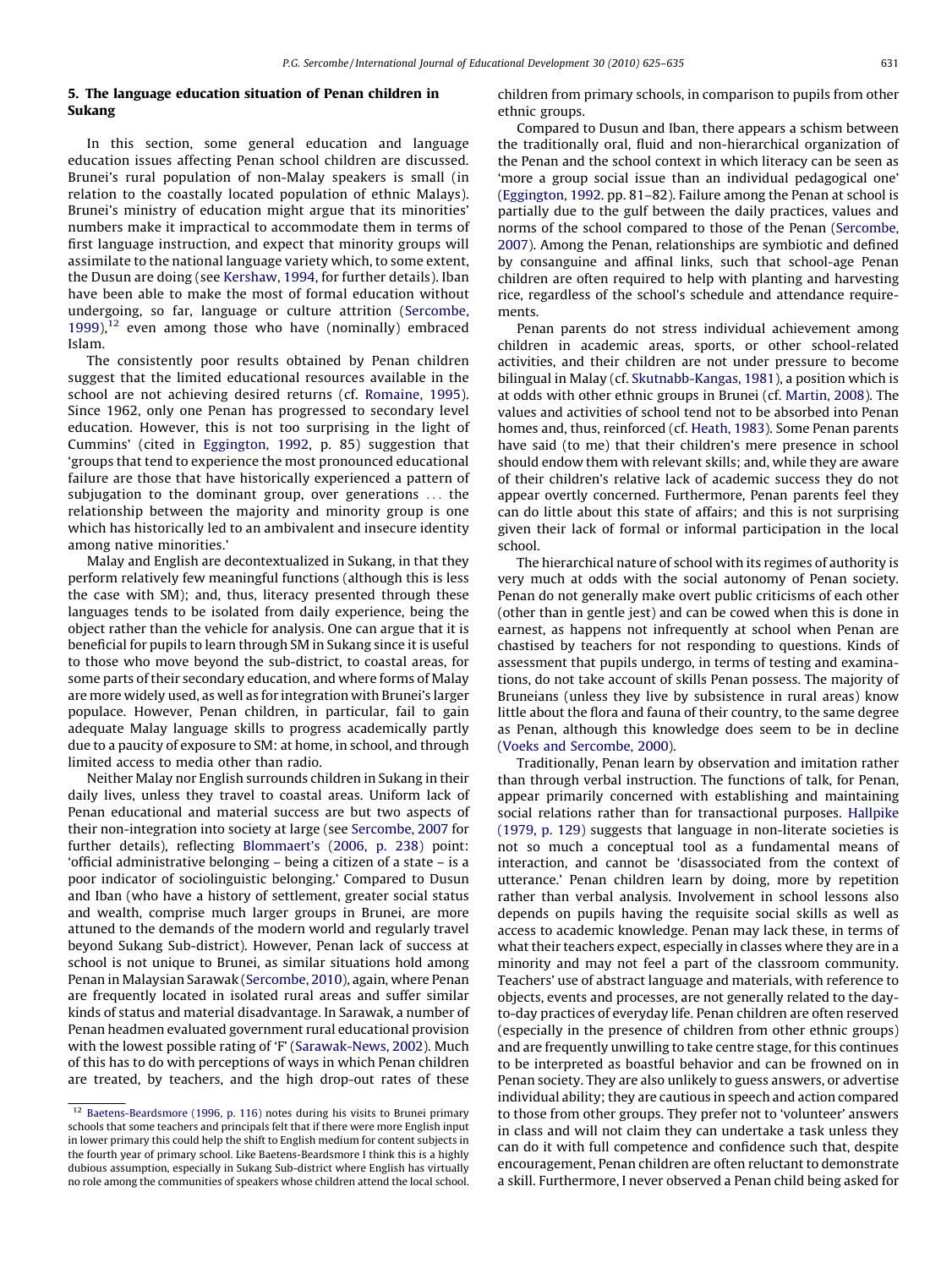# Table 2

Features of literate and non-literate societies.

| Literate societies                                                                | Non-literate societies                                                                  |  |
|-----------------------------------------------------------------------------------|-----------------------------------------------------------------------------------------|--|
| Literacy: reading, spelling, writing skills are rewarded                          | Oracy: elegance of speech, imagination and memory rewarded                              |  |
| Literature: stories through print, great literature only read at school           | Oralature: stories are told by word of mouth                                            |  |
| Information storage: data books, files, archives libraries, memory can be suspect | Memory storage: select individuals are repositories of information<br>memory is honored |  |
| Rationality: logic, reason are supreme values developed wisdom defined            | Spiritualism: instinct, empathy knowledge and ability to explain are                    |  |
| through intellect as defined through calculated measurement                       | indicators of wisdom                                                                    |  |
| Logical analytical conceptualization: linear thinking taught in schools           | Holistic conceptualization: less concern with analysis of individual parts,             |  |
| and held as the ideal model                                                       | but how they work together                                                              |  |
| Success-failure image begins with literacy experience in school                   | Each individual has a part to play                                                      |  |

Adapted from Topping (1992, p. 29).

a Penan term (equivalent to the English or SM), or about flora, fauna or practices that might be familiar to Penan. Teachers generally appear unable (or unwilling) to understand why Penan pupils are reluctant to take part in lessons, to foreground themselves by, for example, answering a direct question if they are not fully certain of an answer, when to do so would be considered marked behavior for a Penan. Teachers, particularly those not from Sukang, have little understanding of norms of Penan language behavior and ascribe Penan low social status, this latter sometimes being openly expressed at the village school.

Verbally articulating greetings is also alien, as is publicly expressing gratitude to others given Penan, by default, are constantly doing 'favors' for each other, as an integral dimension of the symbiotic relationships comprising mutual rights and obligations, within the Penan community ([Sercombe, 2007\)](#page-10-0), such that explicit thanks would not expected. No account in school is taken of problems particular to Penan children regarding their material poverty, such that Penan are frequently castigated for arriving in school bare-footed or in torn clothes. Another example is that Penan children are not generally expected to ask their parents for permission to undertake activities, in the same way that they are obliged to at school. Within their own community, Penan children are mostly with their parents or relatives constantly, or are seen as mature enough and, hence, relatively autonomous beings, able to make their own decisions, so unlikely is an individual to behave in a socially deviant manner.

In connection, concerns arise in discussing literacy. First, there is the notion of literacy; while Penan in Brunei have no access to printed matter in their own language, they are literate in other ways, prompting one to think anew about what literacy means and the 'creative and original ways in which people transform literacy to their own cultural concerns and interests' [\(Street, 1993,](#page-10-0) p. 1), in this case non-text-based materials. Traditionally, Penan place messages for each other in the rainforest through the use of cut flora arranged in particular ways (see, for example, [Chen, 1990\)](#page-9-0), although this practice is now in decline. This is unknown and has little prestige among non-Penan, and certainly not in the context of school (cf. [Street and Lefstein, 2007\)](#page-10-0), yet can be linked to ecological literacy ([Orr, 1992](#page-9-0)) and also raises questions about the limits of a definition of literacy as 'communication through visually decoded inscriptions' ([Orr, 1992,](#page-9-0) p. 56). Furthermore, there is the sometimes stated dichotomy between print literacy and oracy, a separation set out in Table 2 above. The features (in this table) are subscribed to, for the purposes of this paper, as the focus is on the language and literacy experiences of Penan at school. These can be seen as significant dimensions in their lack of progress in formal education. I would argue that this is particularly salient with respect to the following: linear thinking (taught in most schools, where literacy is nearly always oriented towards nationally prevailing social and cultural positions), versus holistic conceptualization; and individualization (with its concomitants of privacy and isolation) versus communality (and cooperation and the id as part of a larger collective identity); images of success or failure (with literacy experiences that begin at school), versus the idea that each individual has an integral part to play in a community ([Topping, 1992](#page-10-0)), a fundamental value of Penan society. [Ong \(1967, p. 30\)](#page-9-0) suggests that

In an oral culture learning takes place in an atmosphere of celebration or play ... Only with the invention of writing and the isolation of the individual from the tribe will verbal learning and understanding itself become ''work'' as distinct from play, and the pleasure principle be downgraded.

In literacy, language may be isolated such that print text has an independence of meaning divorcing it from the experiences of children from backgrounds where print literacy has not developed, making text the object rather than a vehicle for analysis such that literacy is itself a function, rather than a conduit for learning.

Penan children in the primary school use their first language as an exclusive code and I observed Penan children in the first year of primary school quietly attempting Malay language exercises aloud to themselves in Penan before writing their answers in SM. The ease with which Penan children move seamlessly between languages appears to develop early on, orally at least. Among members of the kindergarten group the medium of interaction between two Dusun, one Iban and two Penan children is Iban. All the kindergarten children unashamedly use Iban with everyone else in the school (pupils and staff alike), despite frequently being told to speak Malay. This class cannot be assigned a teacher from the coast, since none can understand the children's speech.

In relation to this, it is worth discussing media of education and the extent to which Sukang primary school children appear to lose out from such early immersion (or submersion, cf. [Appel and](#page-9-0) [Muysken, 1990](#page-9-0)) in Malay medium and, subsequently, English. [Gupta \(1997\)](#page-9-0) argues in favor of non-mother tongue medium education, in Singapore, on the basis that it gives access to a language or languages that can lead to social and economic benefits. However, for the most disadvantaged in society, there appear to be few advantages judging from Penan educational experiences to date. Penan language and cultural practices are often stigmatized, while there is a lack of sufficient access to Malay (let alone English), such that many Penan have gained little from an education based on languages that are relatively absent from their lives outside the classroom.<sup>13</sup>

Over half a century ago, [UNESCO \(1953, p. 11\)](#page-10-0) suggested

It is axiomatic that the best medium for teaching a child is his mother tongue. Psychologically, it is the system of meaningful

<sup>&</sup>lt;sup>13</sup> It should be added, however, that while Penan may be disproportionately represented, in terms of lack of educational success in Brunei, [Braighlinn \(1992\)](#page-9-0) notes that, throughout the country, since the introduction of bilingual education in 1985, those not from the middle and upper social class backgrounds appear to have reaped little benefit, when one considers national exam results.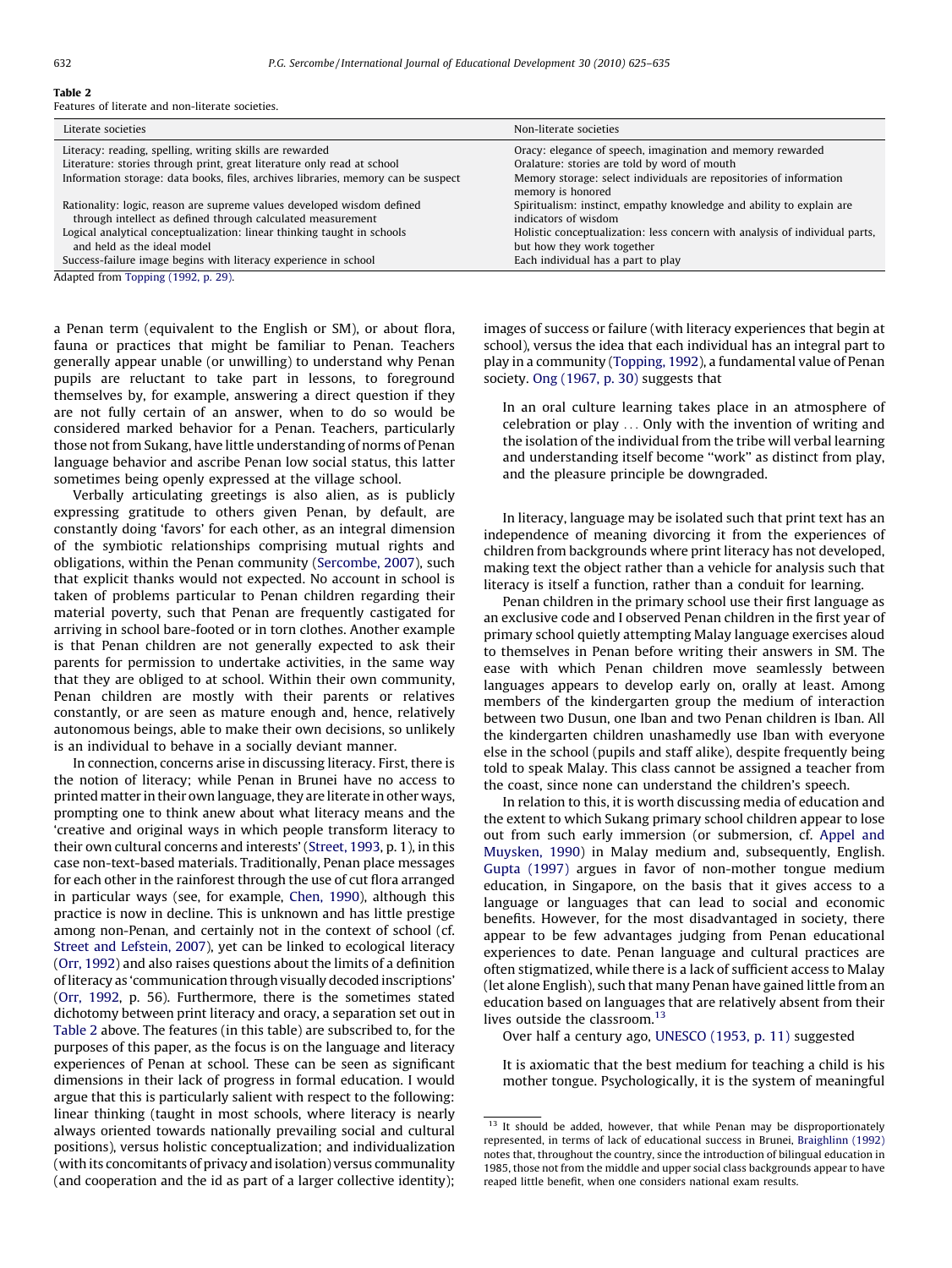signs that in his mind works automatically for expression and understanding. Sociologically, it is a means of identification among members of the community to which he belongs. Educationally, he learns more quickly than through an unfamiliar linguistic medium.

More recently, [UNESCO \(2005, p. 2\)](#page-10-0) has proposed that 'The younger and more disadvantaged people are, the more likely it is that the home language will provide the most viable means of access to education and to a more productive future' (also see [Larson, 1981; Schooling, 1990\)](#page-9-0). In addition, [Cummins' \(1986, p. 20\)](#page-9-0) interdependence hypothesis proposes that: 'To the extent that instruction through a minority language is effective in developing academic proficiency in the minority language, transfer of this proficiency to the majority language will occur given adequate exposure and motivation to learn the majority language.' Yet, a myth remains that in multilingual contexts it is too costly to provide resources and prepare teachers in several languages ([Tucker, 1998](#page-10-0), p. 9), including pupils' first languages.

Primary four is a significant year for all pupils in Brunei government schools, since it is the year in which Geography, Maths and Science are introduced and supposedly taught through English. In primary four, in Sukang, there are seven pupils, including three Penan, who speak in whispers to each other (in Penan) while sitting at the back of the class, removed from the hub of activities, having few dealings with the other children in the classroom (cf. [Bain and Yu, 2000,](#page-9-0) p. 1405).<sup>14</sup>

In upper primary classes (particularly years five and six) Penan children say they feel 'shy' or 'ashamed' (malu) to speak Penan at school and prefer to use only Iban with peers and Malay with teachers (cf. [Sercombe, 1999\)](#page-10-0). This correlates with the observation that there is a far greater tendency among Penan to use their own language, openly, only in lower primary classes, while at upper primary levels, there appears greater self-consciousness, and reluctance, regarding the use of Penan. There also appears to develop a greater awareness of difference among older children, reflected in the reduced inter-ethnic contact between older pupils, especially between Penan and the Dusun and Iban children.

## 6. General conclusions

In an attempt to describe the experiences of Penan in Sukang and understand causes of their low rates of academic attainment, this study considers aspects of their physical and social circumstances. Many of the challenges of the bilingual education system in Brunei (cf. [Martin, 2008\)](#page-9-0) appear magnified in the Sukang context; and, these include:

- an isolated rural location removed from access to the languages used as media of education in schools
- the media of education (Malay and English) have limited functions outside the immediate school environment in Sukang Village
- a lack of resources for fostering academic development, including teachers from other areas who appear to resent their posting to Sukang
- material poverty (among the Penan)
- an insufficient sense of the value among Penan parents of the value of formal education, in that they do not expect educational success based on past experience, nor do they foster individual academic ambition in the same way as do parents of children from other local ethnolinguistic groups
- a contrast between the formal stratified and disciplined environment of the school compared to the informal, egalitarian environment of Penan homes
- Penan children's behavior and learning strategies seem to be at odds with expectations of primary school teachers in Sukang (cf. [Heath, 1983\)](#page-9-0)
- teachers and members of neighboring groups hold impressions of the Penan which reflect expectations and realizations of Penan pupils' performances in the local school
- only Penan speak Penan and no teachers or members of neighboring groups can or wish to demonstrate any knowledge of Penan, nor is use of the language encouraged within the school environment, although it is not prohibited

In sum, Penan are not currently reaping much benefit from their formal education. [Cummins \(2000, p. 103\)](#page-9-0) writes

virtually all theorists ... agree that the major causal factors in linguistic minority students' underachievement are sociopolitical in nature: specifically, the coercive pattern of dominantsubordinated group relations in the wider society and the ways in which these coercive relations of power are manifested in the micro-interactions between educators and students in school.

However, on the positive side, many Penan children attend the first three years of school in Sukang, even if irregularly, a period during which subjects are taught in the medium of Malay, including English (largely) when some Penan do acquire basic text literacy skills, and gain basic monoliteracy in Malay.

Still, the situation need not be as poor as summarized in the bullet points above. For example, [Larson et al. \(1980\)](#page-9-0) describe successes in bilingual education for the Aguaruna in a relatively remote part of the Peruvian rainforest, using both pupils' first language and Spanish. This appears to have been achieved largely as a result of involving local residents in decision-making, and actively encouraging them to contribute towards the establishment and maintenance of village schools that are attended by Aguaruna Indian children. However, Penan do not so far have the opportunity to contribute actively to their school in these kinds of ways.

It is recommended that in the best interests of the Penan, as well as in terms of cost benefit returns (for the state), Penan be initiated into the formal world of state-provided education through their first language to the point of basic text literacy, i.e., until they are able to read printed matter, with fluency. There may be sound reasons for introducing Penan children 'to educational programs in their first language' [\(Tucker, 1998,](#page-10-0) p. 10), as well as exposing them to school target languages (especially Malay), as naturally as possible and in greater quantities, than at present. Certainly, this need not be impractical (in terms of cost or achievability) for children at kindergarten level. Older children and parents could be recruited to help produce basic sets of materials to this end; and this might be facilitated more easily where Penan are text literate. Advantages would include: a sense of participation in the educational process, including official and explicit recognition of Penan as a language and the Penan community (cf. [Jakway, 1981; Klaus, 2003; Romaine, 2009](#page-9-0)), as well as motivating Penan children academically. This might also reduce the chances of Penan's evanescence, allowing the language institutional functions, beyond informal intra-ethnic communication.

However, given Penan is unlikely to be introduced into Brunei's educational curriculum (as only SM and English are currently endorsed as media of educational instruction), focus might be given to making Malay more available throughout Sukang Village, as a language of wide currency and one that is significant in the broader language ecology of Borneo. Furthermore, Penan adults

 $14$  I conducted a brief reading test (based on [Brigham and Sercombe, 1985](#page-9-0)) to measure the approximate word-comprehension levels in English among these pupils. I found that each of the three Penan pupils had a reading level of less than 100 words after four years of formal exposure to English.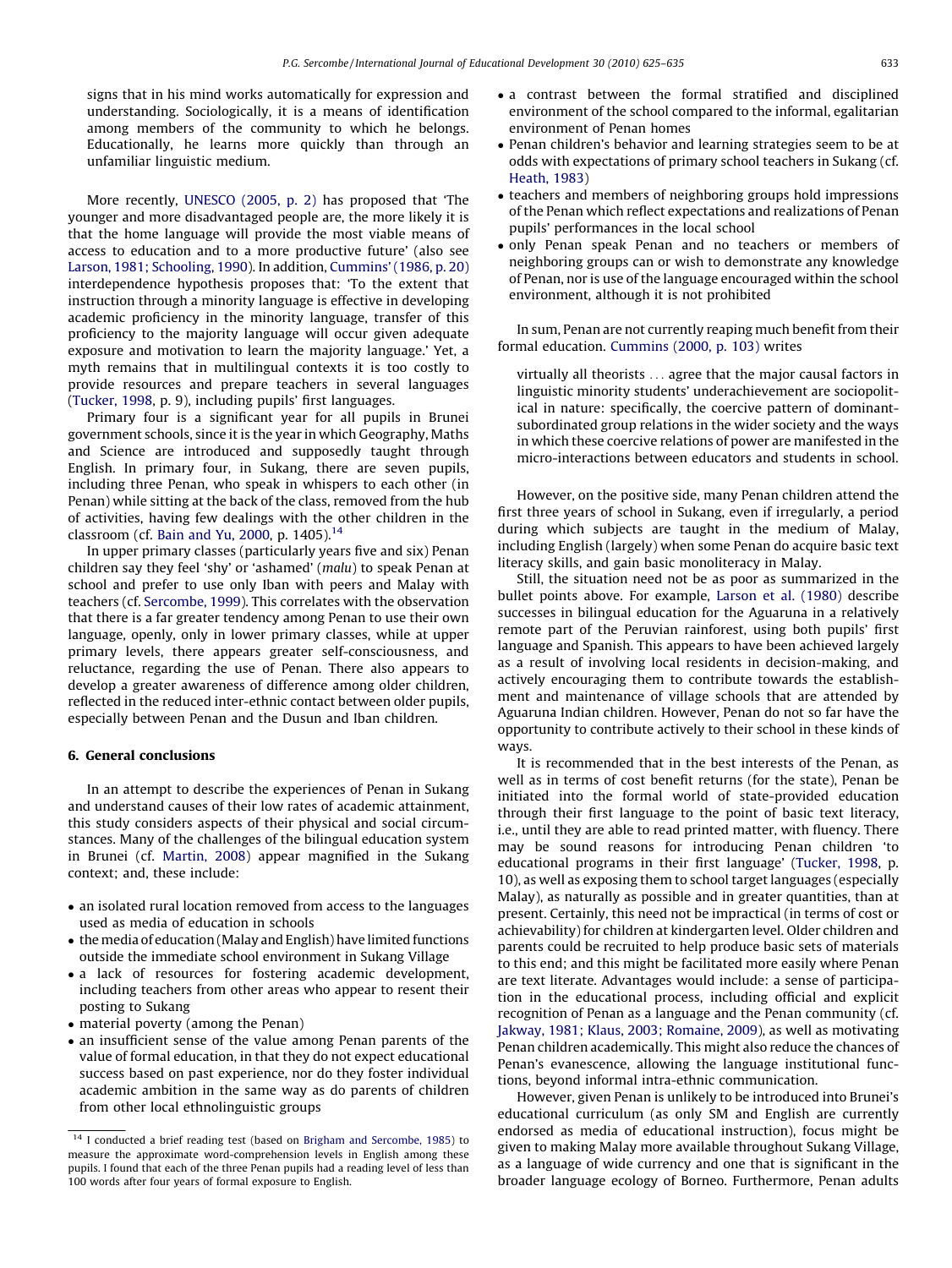<span id="page-9-0"></span>might be provided classes in Malay literacy; a television and satellite dish might be placed in the village to allow school children and other local residents access to educational and entertainment programs in Malay, widely available in coastal areas; relatively cheap national newspapers (such as Media Permata or Pelita Brunei) might be delivered by boat with the twice-weekly food supplies; and the school's library might occasionally be left unlocked, allowing children access to its resources.

Furthermore, some form of orientation could be offered, including visits to remote areas, introducing trainee teachers to people(s) and areas in which they will be expected to work. The cumulative effects would be likely to benefit not only the Penan but the national government in terms of its monetary outlay and the development of local human resource potential. Some account needs to be taken of Penan children's experiences beyond the school, in order to ascertain and provide more fully for their educational needs. At a minimum, there needs to be some interaction with Penan parents, if there is to be improvement in Penan children's school attendance rates, as well as raising their levels of academic success.

#### Acknowledgements

I am grateful for the insightful comments and suggestions provided by two anonymous reviewers. Any inaccuracies remain the responsibility of the author.

### References

- Adelaar, A.K., 2010. Language documentation in the Western Austronesian world and Vanuatu. In: Florey, M. (Ed.), Endangered Languages of Austronesia. Oxford
- University Press, Oxford, pp. 12–41. Appel, R., Muysken, P., 1990. Language Contact and Bilingualism. Edward Arnold, London.
- Baetens-Beardsmore, H., 1996. Reconciling content acquisition and language acquisition in bilingual classrooms. Journal of Multilingual and Multicultural Development 17 (2–4), 114–122.
- Bain, B., Yu, A., 2000. Toward a fuller appreciation of codeswitching. Journal of Pragmatics 32, 1405–1411.
- Barth, F., 1969. Ethnic Groups and Boundaries. Little, Brown and Company, Boston. Blanc, M., 1994. Bilingualism, societal. In: Asher, R.E. (Ed.), Encyclopedia of Language and Linguistics. Pergamon, Oxford, pp. 354–358.
- Blommaert, J., 2006. Language policy and national identity. In: Ricento, T. (Ed.), An Introduction to Language Policy: Theory and Method. Wiley-Blackwell, Oxford, pp. 238–254.
- Braighlinn, G., 1992. Ideological Innovation under Monarchy: Aspects of Legitimization Activity in Contemporary Brunei. VU University Press, Amsterdam.
- Brigham, A., Sercombe, P.G., 1985. A 150-Card Set of Graded Reading Cards for Lower Secondary Students in Sarawak. Curriculum Section, Ministry of Education & Lee Ming Press, Kuching, Malaysia.
- Brisset, A., 2000. The search for a native language: translation and cultural identity. In: Venuti, L. (Ed.), The Translation Studies Reader. Routledge, London, pp. 343– 375.
- Brosius, J.P., 2007. Prior transcripts, divergent paths: resistance and acquiescence to logging in Sarawak, East Malaysia. In: Sercombe, P.G., Sellato, B. (Eds.), Beyond the Green Myth: Hunter–Gatherers of Borneo in the 21st Century. Nordic Institute of Asian Studies, Copenhagen, pp. 289–333.
- Brown, D.E., 1970. Brunei: The Structure and History of a Bornean Sultanate. Brunei Museum, Brunei, vol. 2, Monograph No. 2.
- Brunei Government, 1991. Jadual-jadual Rumusan Banci Penduduk Brunei 1991 (Summary Tables of the Brunei Population Census). Statistics Division, Economic Planning Unit. Ministry of Finance, Brunei Darussalam.
- Chambers, E., 2003. Applied ethnography. In: Denzin, N.K., Lincoln, Y. (Eds.), Collecting and Interpreting Qualitative Materials. Sage, Thousand Oaks, CA, pp. 389–418.
- Chen, P.C.Y., 1990. Penans: The Nomads of Sarawak. Pelanduk Publications, Petaling Jaya.
- Christie, M., Harris, S., 1985. Communication breakdown in the Aboriginal classroom. In: Pride, J.B. (Ed.), Cross-cultural Encounters: Communication and Miscommunication. River Seine Publications, Melbourne, pp. 81–90.
- Cummins, J.A., 1986. Empowering minority students: a framework for intervention. Harvard Educational Review 56 (1), 18–36.
- Cummins, J.A., 2000. Language, Power and Pedagogy: Bilingual Children in the Crossfire. Multilingual Matters, Clevedon.
- Eggington, W., 1992. From oral to literate culture: an Australian Aboriginal culture. In: Dubin, F., Kuhlman, N.A. (Eds.), Cross-cultural Literacy: Global Perspectives on Reading and Writing. Regents/Prentice Hall, Englewood Cliffs, pp. 81–98.
- Gal, S., 1979. Language shift: The Social Determinants of Linguistic Change in Bilingual Austria. Academic Press, New York.
- Grenoble, L.A., Whaley, L.J., 2006. Saving Languages: An Introduction to Language Revitalization. Cambridge University Press, Cambridge.
- Gumperz, J.J., 1968. The speech community. Encyclopedia of Social Sciences, vol. 9. MacMillan and The Free Press, New York, pp. 381–386.
- Gupta, A.F., 1997. When mother-tongue education is not preferred. Journal of Multilingual and Multicultural Development 18 (6), 496–506.
- Hallpike, C.R., 1979. The Foundations of Primitive Thought. The Clarendon Press, Oxford.
- Haugen, E., 1972. The Ecology of Language. Stanford University Press, Stanford, CA. Heath, S.B., 1983. Ways with Words. Cambridge University Press, Cambridge.
- Henze, R.C., 1992. Literacy shifts in rural Greece: from family to individual. In: Dubin, F., Kuhlman, N.A. (Eds.), Cross-cultural Literacy: Global Perspectives on Reading and Writing. Regents/Prentice Hall, Englewood Cliffs, pp. 47–61.
- Jakway, M.A., 1981. Culturally adapted education. In: Larson, M.L., Davis, P.M. (Eds.), Bilingual Education: An Experience in Peruvian Amazonia. Summer Institute of Linguistics, Dallas, pp. 283–296.
- Kaskija, L., 2007. Stuck at the bottom: opportunity structures and Punan Malinau identity. In: Sercombe, P.G., Sellato, B. (Eds.), Beyond the Green Myth: Hunter– Gatherers of Borneo in the 21st Century. Nordic Institute of Asian Studies, Copenhagen, pp. 135–159.
- Kershaw, E., 1994. Final shifts: some why's and how's of Brunei-Dusun convergence on Malay. In: Martin, P.W. (Ed.), Patterns of Language Use in Borneo. Borneo Research Council Proceedings Series, vol. 3. pp. 179–194.
- Klaus, D., 2003. The use of indigenous languages in early basic education in Papua New Guinea: a model for elsewhere? Language and Education 17 (2), 105–111.
- Kotzé, E.F., 1994. Ethnicity. In: Encyclopedia of Language and Linguistics, Pergamon, Oxford, pp. 1151–1156.
- Krauss, M., 1992. The world's languages in crisis. Language 68, 4–10.
- Kulit, H. Pg. Timbang bin Pg.Hj Tuah, 1991. Kamus Bahasa Melayu Brunei (Brunei Malay Dictionary). Dewan Bahasa dan Pustaka, Bandar Seri Begawan.
- Larson, M.L., 1981. The role of vernacular versus prestige languages in primary education. In: Larson, M.L., Davis, P.M. (Eds.), Bilingual Education: An Experience in Peruvian Amazonia. Summer Institute of Linguistics, Dallas, pp. 7–35.
- Larson, M.L., Shell, O.A., Wise, M.R., 1980. Overview of the programme of bilingual education in the Peruvian Jungle. Journal of Multilingual and Multicultural Development 1 (4), 295–301.
- Leake Jr., D., 1990. Brunei: The Modern Southeast Asian Islamic Sultanate. Forum, Kuala Lumpur.
- Martin, P.W., 1996a. Brunei Malay and Bahasa Melayu: asociolinguistic perspective. In: Martin, P.W., Ożóg, C., Poedjosoedarmo, G. (Eds.), Language Use and Language Change in Brunei Darussalam. Ohio University Press, Athens, pp. 27–36.
- Martin, P.W., 1996b. Code-Switching in the Primary Classroom: One Response to the Planned and the Unplanned Language Environment in Brunei. Journal of Multilingual and Multicultural Development 17 (2), 128–144.
- Martin, P.W., 2008. Educational discourses and literacy in Brunei Darussalam. International Journal of Bilingual Education and Bilingualism 11 (2), 206–225.
- Martin, P., Poedjosoedarmo, G., 1996. Introduction: an overview of the language situation in Brunei Darussalam. In: Martin, P.W., Ożóg, C., Poedjosoedarmo, G. (Eds.), Language Use and Language Change in Brunei Darussalam. Ohio University Press, Athens, pp. 1–23.
- Martin, P.W., Sercombe, P.G., 1996. The Penan of Brunei: patterns of linguistic<br>interaction. In: Martin, P.W., Ożóg, C., Poedjosoedarmo, G. (Eds.), Language Use and Language Change in Brunei Darussalam. Ohio University Press, Athens, pp. 302–311.
- Moll, L.C., 1992. Bilingual classroom studies and classroom analysis. Educational Researcher 21 (2), 20–24.
- Mufwene, S.S., 2001. The Ecology of Language Evolution. Cambridge University Press, Cambridge.
- Mühlhäusler, P., 1996. Linguistic Ecology: Language and Linguistic Imperialism in the Pacific Region. Routledge, London.
- Nagata, J.A., 1979. Malaysian Mosaic: Perspectives from a Polyethnic Society. University of British Columbia Press, Vancouver.
- Needham, R., 1965. Death-names and solidarity in Penan society. Bijdragen tot de Land-Taal- en Volkenkunde 121 (1), 58–77.
- Nothofer, B., 1991. The languages of Brunei Darussalam. In: Steinhauer, H. (Ed.), Papers in Pacific Linguistics. A-81. Australian National University, Canberra, pp. 151–176.
- Nunan, D., Lam, A., 1998. Teacher education for multilingual contexts. In: Cenoz, J., Genesee, F. (Eds.), Beyond Bilingualism: Multilingualism and Multilingual Education. Multilingual Matters, Clevedon, pp. 117–140.
- Ong, W., 1967. The Presence of the World. Yale University Press, New Haven.
- Orr, D.W., 1992. Ecological Literacy: Education and the Transition to a Postmodern World. Sate University of New York, Albany.
- Ożóg, C., Martin, P.W., 1996. The bah particle in Brunei English. In: Martin, P.W., Ożóg, C., Poedjosoedarmo, G. (Eds.), Language Use and Language Change in Brunei Darussalam. Ohio University Press, Athens, pp. 236–249.
- Ricento, T. (Ed.), 2006. An Introduction to Language Policy: Theory and Method. Wiley-Blackwell, Oxford.

Romaine, S., 1995. Bilingualism. Blackwell, Oxford.

- Romaine, S., 2009. Biodiversity and linguistic diversity: some global patterns and missing links. In: Harbert, W., McConnell-Ginet, S., Miller, A., Whitman, J. (Eds.), Language and Poverty. Multilingual Matters, Clevedon, pp. 127–146.
- Rousseau, J., 1990. Central Borneo: Ethnic identity and Social Life in a Stratified Society. Clarendon Press, Oxford.